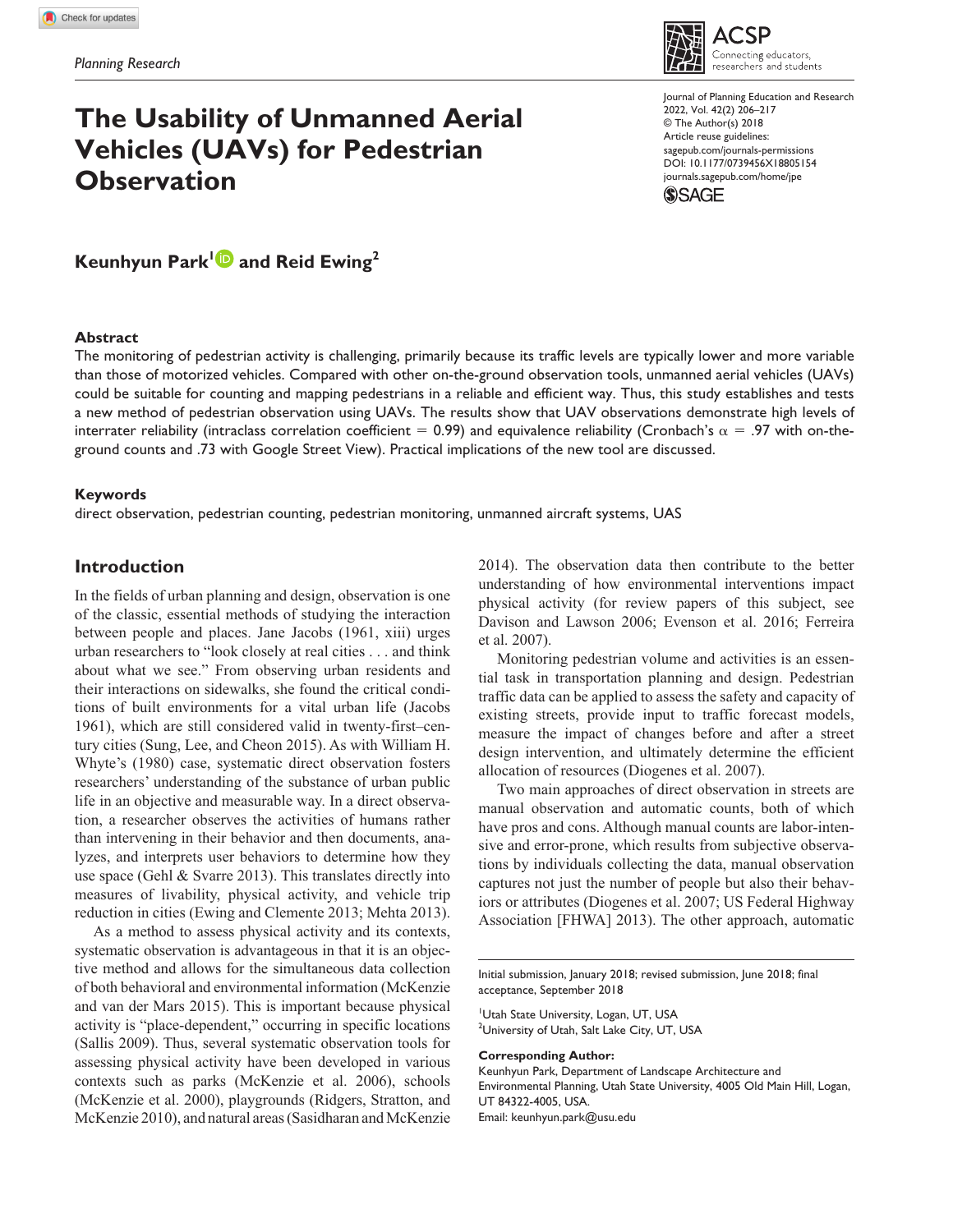count technologies, make use of devices installed in set locations, so it is a practical and less costly method of collecting ongoing and consistent data (Southern California Association of Governments [SCAG] 2013; US FHWA 2013). However, it often results in the collection of inaccurate, limited information (e.g., counts, not activities; Greene-Roesel et al. 2008; Schneider, Arnold, and Ragland 2009). A more accurate and thorough observation method is the use of video cameras, which allow subsequent verification (Diogenes et al. 2007; Figliozzi et al. 2014; Greene-Roesel et al. 2008). However, cameras are costly and subject to theft, vandalism, and occasional malfunctions (Ryus et al. 2014; SCAG 2013; US FHWA 2013). Another challenge is that the aforementioned methods take place within a limited number of locations that may not represent the entire area of interest.

To fill in the gap of existing tools, this study tests a new method of pedestrian observation: the use of unmanned aerial vehicles (UAVs), also known as drones. UAVs carrying a video camera combine the advantages of human observation and video recording (Park and Ewing 2017). As UAVs cover a greater area in a shorter amount of time than other methods, they are expected to save time and money required for data collection. UAV-recorded video files allow for post-observation data processing and validation (Lenhart et al. 2008). In addition, as they capture not only the number of pedestrians but also their activities, attributes, and spatial patterns in a more accurate way, they are also more informational.

This study tests the reliability of UAV observation on pedestrian counts and explores practical implications of the new tool in pedestrian studies. The use of UAVs has become popular in environmental studies such as geology (Vasuki et al. 2014), forestry (Getzin, Wiegand, and Schoning 2012; Lin et al. 2015), agriculture (Torres-Sanchez et al. 2014), and construction engineering (Siebert and Teizer 2014), but to date, only a few studies have tested UAVs in pedestrian observation. A more efficient and reliable observation tool could lead to savings in both time and money for urban planners and designers.

# **Literature Review**

Over the years, methods of collecting useful traffic data have evolved with advancements in technology, including induction loops, overhead radar sensors, and fixed video camera systems (Coifman et al. 2006; Papageorgiou et al. 2003; Ryus et al. 2014). Use of these traditional devices for traffic surveillance and monitoring, however, has raised concerns about their limited extent of coverage, the high cost of installation and maintenance, inflexibility of response to unexpected events, and other issues (Barmpounakis, Vlahogianni, and Golias 2017; Coifman et al. 2006). Recently, researchers have examined the applicability of UAVs to traffic and roadway incident monitoring because of their low cost, easy deployment, high mobility, and large view scope (Kanistras et al. 2014; Lee et al. 2015). Although UAVs were first

introduced for military missions, their use has been recently expanded to civil applications, supported by the UAV industry, which has steadily produced smaller and lower-cost aircraft (Mahadevan 2010). Civil applications have primarily involved the use of UAVs in aerial photography, especially with the latest advances in sensor technologies (Budiyono 2008; Cheng 2015), and the transportation engineering field has applied UAVs as a novel and cost-effective method of collecting massive trajectory data from road arterials and replacing old approaches on fixed spots (e.g., stationary cameras; Barmpounakis, Vlahogianni, and Golias 2017).

Earlier UAV research aimed at identifying their potential for monitoring vehicle traffic (Moranduzzo and Melgani 2014; Wang, Chen, and Yin 2016). Ro, Oh, and Dong (2007) tested the applicability of UAVs to highway traffic monitoring and concluded that UAVs could play a significant role in the ITS (Intelligent Transportation Systems) infrastructure. Coifman et al. (2006) used a UAV to conduct several empirical tasks in urban streets such as determining the level of service (LOS), estimating average annual daily travel (AADT), measuring intersection operating conditions, and creating origin-destination flows. Recent studies have focused on the post-processing of aerial videos using advanced modeling and machine learning for extracting traffic information (Lenhart et al. 2008; Li 2008). Although detecting and tracking vehicles by UAV videos have been the focus of increasing investigation by transportation scholars, the detection accuracy of existing technology usually is lower than 90 percent, so obtaining more comprehensive information, such as detailed trajectory data on drivers, is virtually impossible (Wang, Chen, and Yin 2016).

Recently, several researchers have explored the potential of using UAVs for pedestrian detection and tracking (Gaszczak, Breckon, and Han 2011; Ma et al. 2016; Portmann et al. 2014). However, pedestrian detection from images obtained from UAVs poses some challenges resulting from the small size of objects, motion of the UAV, and low quality of images (Ma et al. 2016). As a result, automatic object detection has become a challenging task. As an alternative, several researchers employed thermal imagery (Gaszczak, Breckon, and Han 2011), but it was still problematic because of the variability of human thermal signatures (Ma et al. 2016). Thus, as the current technology of automatic pedestrian detection and tracking remains too limited to be applied in common practice (US FHWA 2013), this study relies on the manual observation of UAV-recorded video files of pedestrian movements while reaping the benefits of highaltitude, high-quality video observation.

Pedestrian volume has been mainly measured through direct observation and related to the characteristics of nearby built environments. As pointed out by the US FHWA (2013), the methods of pedestrian counting have been inconsistent in applications. In the urban design field, the authors of several studies counted pedestrians passing a specific point or a line where someone was observing (Ameli et al. 2015; Hajrasouliha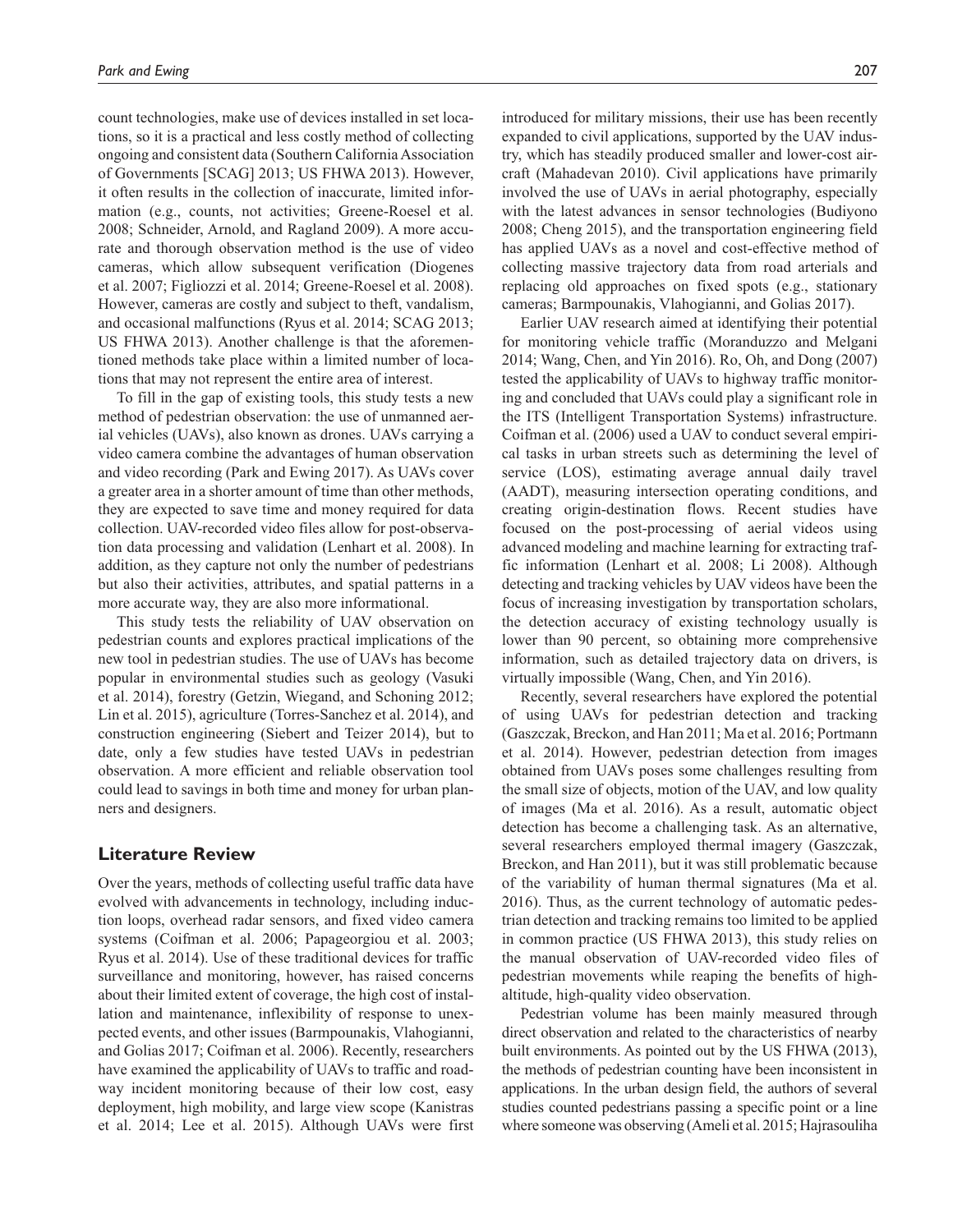

**Figure 1.** Study site (left) and street views. Source (basemap/image): Esri (left), Google Street View (right).

and Yin 2015; Rodríguez, Brisson, and Estupiñán 2009), while other studies recorded pedestrians that passed the observer from the following direction, as the observer walked down a sidewalk (Alasadi 2016; Ernawati, Adhitama, and Sudarmo 2016; Ewing et al. 2016; Maxwell 2016; Ozbil, Peponis, and Stone 2011; Yin 2017).

To identify urban design measures and streetscape variables that explain pedestrian traffic volumes, Reid Ewing and his colleagues (Ewing and Clemente 2013; Ewing et al. 2016) measured pedestrian volume as the average number of people encountered on four passes up and down a given block face. An observer walked the length of the segment one time for each count and included every pedestrian he or she encountered during that exercise. Then they established the reliability of manual counts against Web-based street images. This study utilizes their methodology of pedestrian counting. Their protocol has been applied in subsequent studies throughout the world (Alasadi 2016; Ernawati, Adhitama, and Sudarmo 2016; Ewing et al. 2016; Hamidi and Moazzeni 2018; Maxwell 2016; Yin 2017).

# **Methods**

## *Study sites*

The study sites include twenty-six block faces in Salt Lake City, Utah. The study area consists of typical car-oriented streets in the western United States, which is generalizable to average places such as medium-sized cities of average density (Figure 1). The specific addresses are State Street from 400 S to Williams Avenue and Main Street from 400 S to Fremont Avenue in Salt Lake City, Utah. This section is a

part of the "Life on State" project, a collaborative corridor improvement project among regional partners, including Salt Lake City, Utah Department of Transportation (UDOT), Utah Transit Authority (UTA), Wasatch Front Regional Council (WFRC), and Salt Lake County.

A block face, the frontage on one side of a block, is the unit of observation. If a block is too long, it is divided into about 700-foot subsections so that an observer can conduct an on-the-ground observation concurrently with the UAV flight.

## *Observation process*

The observations entail the use of a UAV, DJI Phantom 4 Professional, which carries a fully stabilized 4K video camera. Each observation of a street segment involved three steps (Figure 2): (1) An operator planned a flight path on the centerline of a roadway that accounts for boundaries and obstacles (e.g., powerlines) and collected contextual information such as weather (e.g., temperature) and specific events (e.g., a car accident, construction work); (2) after flying the UAV up to an appropriate height (50–70 ft.), the operator set flight waypoints—usually a start and an end point—on the preplanned path; and (3) the UAV automatically flew through the waypoints twice (i.e., two passes up and down a given block face) and recorded the area at a flight speed of about 4 mph (1.8 m/s), similar to walking speed. The flight height, 50 to 70 ft. (15-20 m), was chosen to allow identification of the gender, age group, and travel mode of pedestrians, making a tradeoff between data accuracy and flight safety.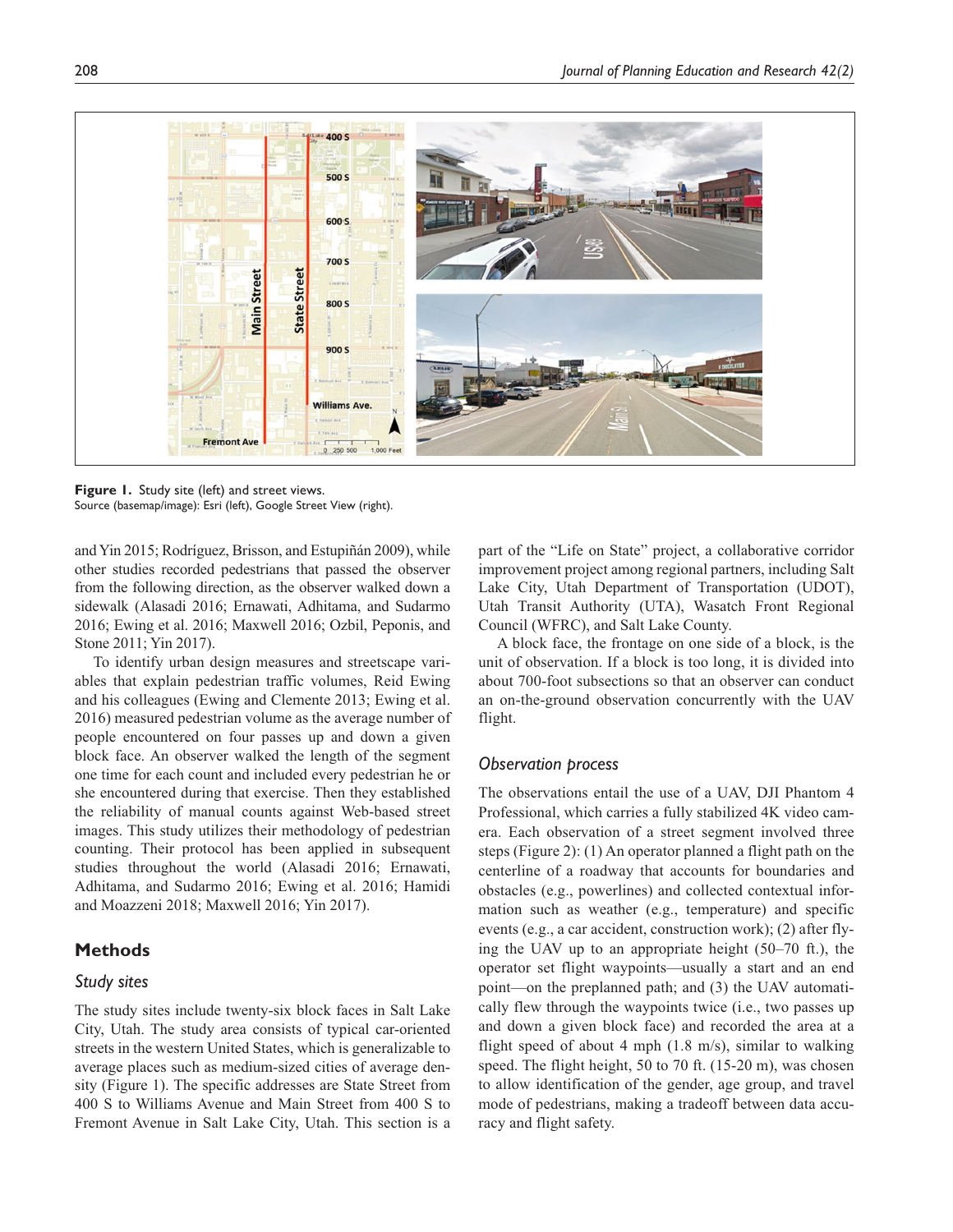

**Figure 2.** An unmanned aerial vehicle observation process. Source (basemap): Google Maps.



**Figure 3.** Comparison between unmanned aerial vehicle view (left) and human-eye-view (right). Source: Author (left), Google Street View (right).

After the on-site flights, an observer collected pedestrian information and street facilities by watching the recorded videos. Each pedestrian is coded with estimated information regarding gender (male or female), age group (senior, adult, or child), and mode of transportation (unassisted pedestrian, assisted pedestrian, or bicyclists). Then, the information was aggregated by block face to provide summary counts. Street facilities include bus stops, food vendors, bike racks, trash cans, benches, planters, and so on. To test interrater reliability of pedestrian counts from UAV observation, an additional observer watched the same video and collected pedestrian data.

Each UAV operation followed safety regulations established by the US Federal Aviation Administration (2016). The researchers obtained approval from the Institutional Review Board at the University of Utah (approved March 14, 2017). Also, the Utah Department of Transportation approved this study using drones in its right of way. In addition, upon a request by the UDOT, the author obtained an encroachment permit. Similar to previous pedestrian observation studies (Ewing and Clemente 2013; Ewing et al. 2016), this study conducted all field observations between 10

a.m. and 4 p.m. on weekdays in April 2017. The field work took place only on days in which no rain or strong winds occurred.

To test the appropriateness and effectiveness of UAV as a tool for collecting pedestrian volume data, this study compares results of the UAV data collection approach with those of on-the-ground observations, the present gold standard for this kind of research (Figure 3). On-the-ground observations were conducted concurrently with the UAV flights, meaning that a human observer walked the length of the block face twice at the same speed as the UAV and counted every pedestrian she encountered during that exercise. The resulting data were the average pedestrian counts of two passes, namely, total counts divided by two. Both observations collected the same set of data: pedestrian counts by gender, age group, and mode of transportation.

# *Analyses*

This study uses two tests of reliability of pedestrian counts to determine the reliability of the UAV measures. Both the UAV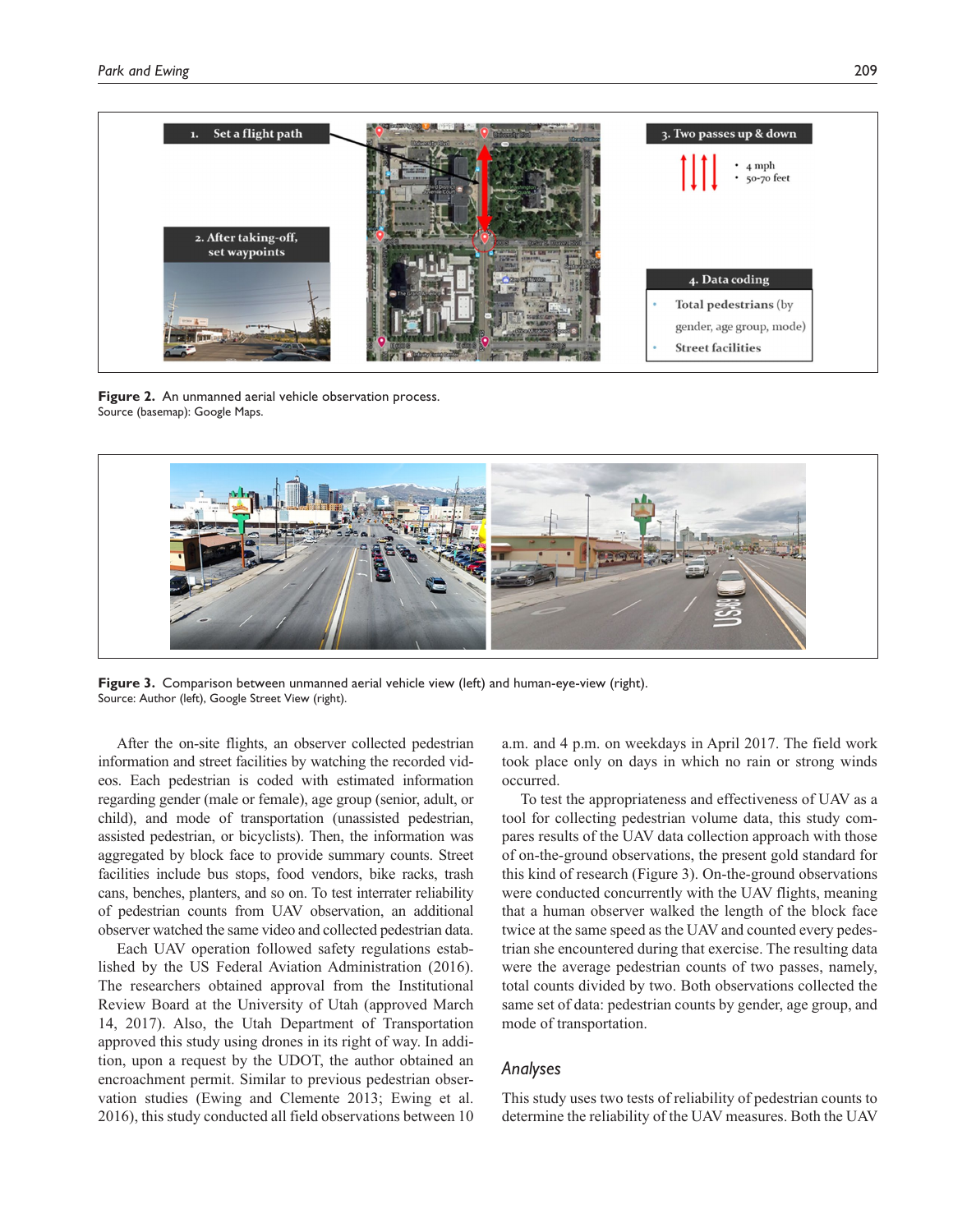

**Figure 4.** Box plot of unmanned aerial vehicle observation. Note: Red texts are average values for each category.

and on-the-ground counts are the average of the two passes up and down a block face.

The first test of reliability determines equivalence, the extent to which variables measure the same underlying construct, which in this case is pedestrian activity. Equivalence reliability is determined by relating the values of the variables to highlight the degree of their relationship or association (Ewing and Clemente 2013). This study compares pedestrian counts by the UAV to on-the-ground observation and counts on two street view websites: Google Street View (mostly photographed in May 2016) and Bing StreetSide (mostly shot in August 2014), both of which offer a reliable alternative to pedestrian counts (Campanella 2017; Ewing and Clemente 2013; Yin et al. 2015).

Equivalence reliability is judged with Cronbach's alpha, widely used in social science to determine if items measure the same thing consistently. If independent counts—one based on UAV observation, one on on-the-ground observation, and two on street imagery—agree, one can assume that the UAV counts are reliable measures of pedestrian activity. Some professionals require reliability of 0.70 or higher before they will use an instrument (Ewing and Clemente 2013).

The other test is a test of interrater reliability for the counts from two observers watching the same UAV-recorded video files. To check for the interrater reliability, this study uses intraclass correlation coefficients (ICCs) as a measure of agreement. Using ICCs, researchers analyze the consistency, or conformity, of measurements taken by multiple observers measuring the same quantity (Gwet 2014; Shrout and Fleiss 1979). In particular, this study used the one-way analysis of variance (ANOVA) as a form of the ICC, representing the ratio of between-group variance to total variance

of counts (Shrout and Fleiss 1979). The ICC was computed not only for the total number of pedestrians but also for the numbers by gender, age group (senior, adult, child), and mode of transportation (unassisted pedestrian, assisted pedestrian, and bicyclists).

# **Results**

#### *Summary of UAV observations*

For the 26 block faces, 90 pedestrians (average 3.5 per block face) were counted from the UAV observations (Figure 4). The number of users per block ranged from 0 to 13 with a standard deviation of 3.1. The UAV observations recorded more males (2.6 on average) than females (0.9). The primary age group was adults (2.8 persons), followed by seniors (0.4) and children (0.1). The most common mode of transportation was unassisted walking (3.2 persons), followed by bike (0.2). There were almost no assisted pedestrians (e.g., skaters, wheelchairs, or strollers; 0.02 on average).

Next, the time needed for two observation methods are compared in Table 1. On-the-ground observations required 194 min in total for 26 block faces. This includes an average of 2 min of pre- and post-setting time. On the average block face with a length of 820 ft. (250 m), on-the-ground observation took 7.46 min. On the other hand, the UAV observations required 26 min for pre/post-flight setting such as setting waypoints, taking off, and landing; 71 min for actual flights; and 142 min for video counts by an observer, meaning 239 min in total for 13 street segments, or 26 block faces because a single flight could observe both sides of a street. Video counts took approximately twice of the flight time because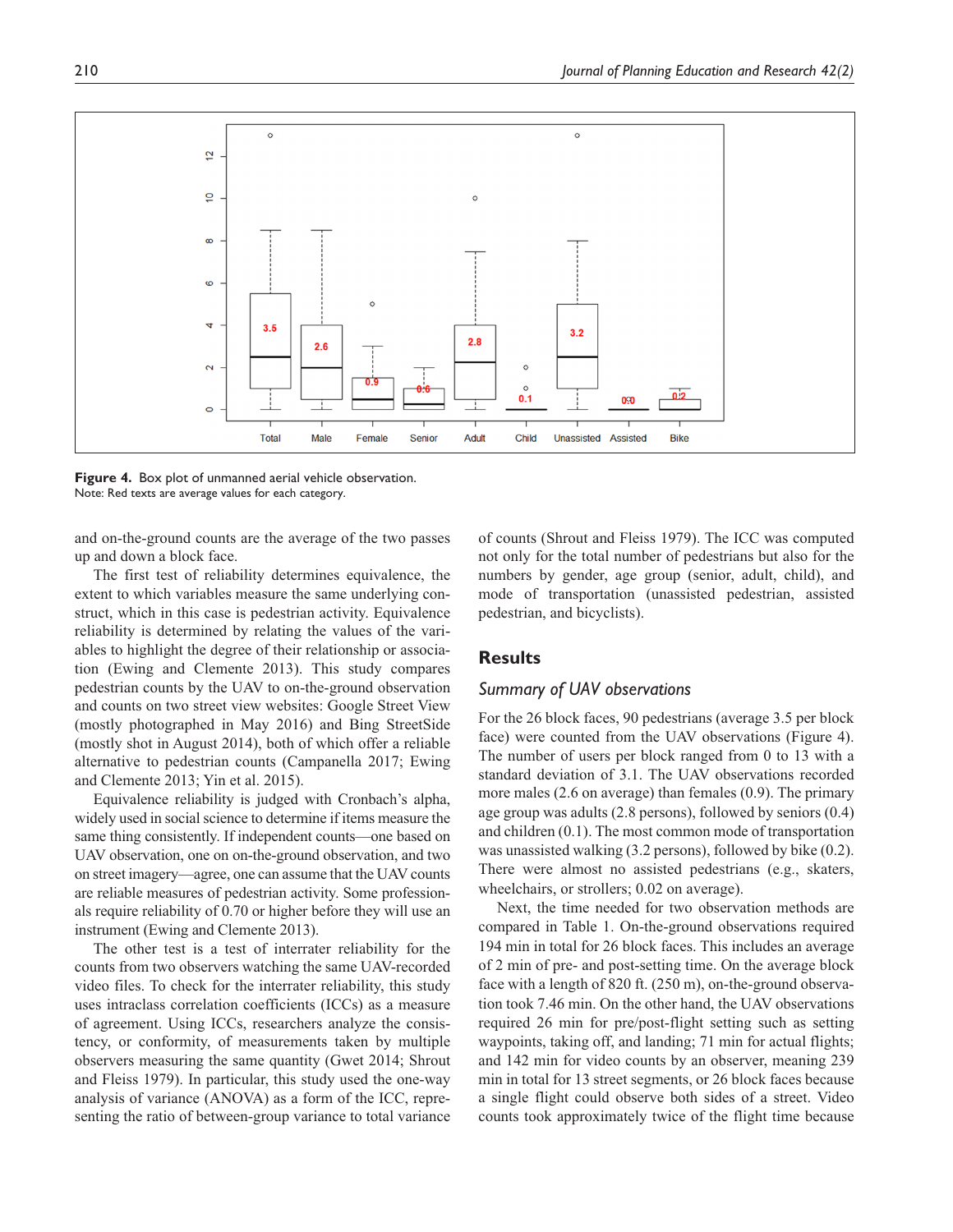| Table I. Comparison of Total Time Spent for 26 Block Faces (13 Segments) between Two Observation Methods. |                   |                                                            |                   |  |
|-----------------------------------------------------------------------------------------------------------|-------------------|------------------------------------------------------------|-------------------|--|
| On-the-Ground Observation                                                                                 | Time Spent (min.) | Unmanned Aerial Vehicle Observation                        | Time Spent (min.) |  |
| Observation 1 (one side): pre/post setting                                                                | 26                | Pre/post setting (e.g., waypoints, taking off,<br>landing) | 26                |  |
| Observation 1 (one side): actual observation                                                              |                   | Flights (recording both sides)                             |                   |  |

Table 1. Comparison of To

**Table 2.** Equivalence Reliability: Cronbach's Alpha Values for Unmanned Aerial Vehicle (UAV) Counts Versus on-the-Ground Counts and Web Counts.

Observation 2 (other side): pre/post setting 26 Video observations 142

Total time (min.) 194 Total time (min.) 239 Average min. per block face (250 m; 820 ft) 7.46 Average min. per block face (250 m; 820 ft) 9.19

| Category         | UAV Counts Versus On-the-     | UAV Counts Versus Google             | <b>UAV Counts Versus Bing</b>        |  |
|------------------|-------------------------------|--------------------------------------|--------------------------------------|--|
|                  | Ground Counts $[CI]$ (n = 26) | Counts $\lceil$ Cl $\rceil$ (n = 25) | Counts $\lceil$ Cl $\rceil$ (n = 24) |  |
| Cronbach's alpha | $0.97$ [0.95, 0.99]           | $0.73$ [0.53, 0.94]                  | $0.46$ [0.04, 0.89]                  |  |

Note: [CI] = 95 percent confidence interval.

the observer had to observe both sides and occasionally pause and rewind the video. This equals to 9.19 min per block face. This result shows that a UAV observation needs an additional 1.73 min, or extra 23 percent of the time, per block face area under the current research protocol.

Observation 2 (other side): actual observation 71

However, as explored in the introduction and discussion sections, a UAV can cover larger areas in one observation than a human observer. If a flight area and speed are doubled (1,500 ft. and 8 mph), both of which are realistic assumptions, the required time will become half—4.6 minutes per block face, meaning 2.9 min (or 38 percent) of time saved compared to on-the-ground observations. In terms of money spent on both methods, apart from the labor costs (which are basically proportional to the time spent), the UAV observation required the purchase of a UAV and necessary accessories (approximately \$2,000) and a test fee for a remote pilot certificate (\$150), a commercial license required by the U.S. Federal Aviation Administration.

## *Reliability of the UAV observations*

To check the equivalence reliability of the UAV observation method, this study calculated the Cronbach's alpha of the results for the UAV compared to those of three other observation methods—on-the-ground observation and two street view websites. Table 2 shows that the alpha values are high for UAV versus on-the-ground counts comparison (0.97) and UAV versus Google counts comparison (0.73). The lower level of reliability with Bing counts (0.46) was similarly reported in a previous study (Ewing and Clemente 2013) and might be attributed to the time and seasonal difference—April 2017 (UAV observation) versus August 2014 (Bing StreetSide).

To check the interrater reliability of the UAV observation method, this study calculated the ICCs between data from a primary observer and an additional observer watching the same video files taken by the UAV. Table 3 shows that the two observers saw a similar average number of pedestrians per target area (3.46 persons and 3.56 persons). The UAV counts between two observers demonstrate a high level of interrater reliability (ICC  $> 0.8$ ) for all categories except the child group. Reliability measures for assisted pedestrians and bicycle riders were not calculated due to too small counts.

# **Discussion**

# *Comparison of Different Pedestrian Observation Methods*

In this study, observations by the UAV yielded reliable results. From the results of the analysis, field notes, and literature, we compare and discuss four main tools of pedestrian observation—human eyes, video camera, automatic counter, and UAV (Table 4).

A manual observation by human eyes has been a traditional and easy-to-implement approach in counting pedestrians and studying their activities. Jan Gehl and his team counted and mapped pedestrian activities in an intersection and found that many pedestrians occupied places not designed for them (Transport for London & Central London Partnership 2004), which later became a key motivation to redesign the Oxford Circus in London. Manual counting is not only portable but also capable of gathering detailed information about pedestrians (e.g., gender, age group, race/ethnicity, activity type). On the other hand, it is labor-intensive and prone to subjective data collection (Diogenes et al. 2007).

A more accurate and thorough way of counting manually is by using video cameras or time-lapse photography for they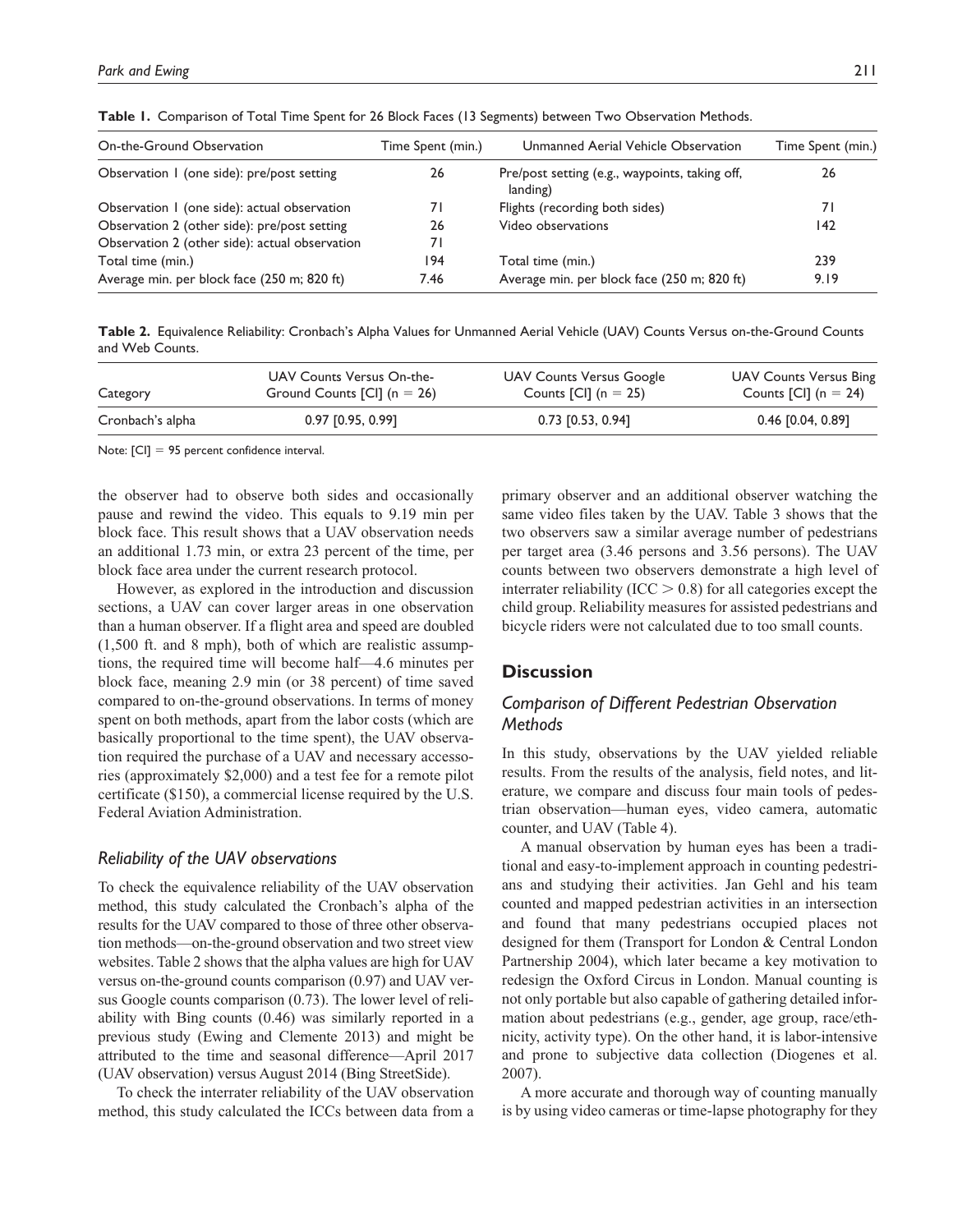|                        |                         | Average Number of People | $ICC$ $[CI]a$ |                     |
|------------------------|-------------------------|--------------------------|---------------|---------------------|
| Category               |                         | Primary Observer         |               | Secondary Observer  |
| Total                  |                         | 3.46                     | 3.56          | $0.99$ [0.99, 1]    |
| Gender                 | Male                    | 2.58                     | 2.65          | $0.99$ [0.98, 1]    |
|                        | Female                  | 0.88                     | 0.90          | 0.94 [0.88, 0.97]   |
| Age group              | Senior                  | 0.56                     | 0.60          | $0.82$ [0.65, 0.92] |
|                        | Adult                   | 2.79                     | 2.83          | 0.99 [0.97, 0.99]   |
|                        | Child                   | 0.12                     | 0.14          | 0.44 [0.08, 0.71]   |
| Mode of transportation | Pedestrian (unassisted) | 3.23                     | 3.33          | $0.99$ [0.99, 1]    |
|                        | Pedestrian (assisted)   | 0.02                     | 0.02          | $N/A^b$             |
|                        | <b>Bicycle</b>          | 0.21                     | 0.21          | $N/A^b$             |

**Table 3.** Interrater Reliability: Intraclass Correlation Coefficients between Two Observers Watching Unmanned Aerial Vehicle Video Files ( $n = 26$ ).

 ${}^a$ [CI] = 95 percent confidence interval.

<sup>b</sup>N/A: The intraclass correlation coefficients was not calculated for too small counts.

|  |  |  |  |  | Table 4. Comparison of Four Methods for Pedestrian Observation. |
|--|--|--|--|--|-----------------------------------------------------------------|
|--|--|--|--|--|-----------------------------------------------------------------|

| Method          | Human Eyes                                                                                                                      | Video Camera                                                                                   | <b>Automatic Counter</b>                                                                      | Unmanned Aerial Vehicle<br>(UAV)                                                                                                                                                                         |
|-----------------|---------------------------------------------------------------------------------------------------------------------------------|------------------------------------------------------------------------------------------------|-----------------------------------------------------------------------------------------------|----------------------------------------------------------------------------------------------------------------------------------------------------------------------------------------------------------|
| <b>Examples</b> | Fixed spot (e.g.,<br>$\bullet$<br>intersection)<br>Screen line<br>$\bullet$<br>Walking observer                                 | Stationary camera<br>$\bullet$<br>Dashboard camera<br>Online street view<br>$\bullet$<br>image | Infrared sensor<br>$\bullet$<br>Induction loop<br>Radar sensor<br>And so on                   | • UAV in motion to cover a<br>larger area<br>• UAV in a fixed location                                                                                                                                   |
| Advantages      | Easy to implement<br>Portable<br>$\bullet$<br>Comprehensive data                                                                | Comprehensive data<br>Accurate<br>Image processing                                             | Affordable<br>Long-term data<br>collection                                                    | Portable/covering larger<br>areas easily<br>Comprehensive data<br>Accurate<br>$\bullet$<br>Image processing                                                                                              |
| Disadvantages   | Labor-intensive<br>Subjectivity issue<br>$\bullet$                                                                              | Expensive<br>Limited view<br>Prone to theft and<br>malfunctions                                | Counting only<br>Undercounting issue                                                          | Short duration<br>$\bullet$<br>Subject to poor weather                                                                                                                                                   |
| Applications    | Quick survey<br>Observing larger areas<br>(e.g., downtown)<br>Collecting both<br>behavioral and<br>environmental<br>information | Observing key spots<br>for a long time and<br>gathering detailed<br>information                | Long-term monitoring<br>of pedestrian traffic<br>Comparative survey<br>across different areas | Observing larger areas<br>٠<br>(e.g., downtown)<br>Collecting both behavioral<br>$\bullet$<br>and environmental<br>information<br>Repetitive survey to see<br>temporal variation (e.g.,<br>season, year) |

allow subsequent verification. Since Whyte (1980) observed people in public plazas and streets in New York City and ascertained why some places were successful while others were not, video observation has been used in many pedestrian studies (Diogenes et al. 2007; Figliozzi et al. 2014; Greene-Roesel et al. 2008). Unfortunately, video cameras are not only costly but also subject to theft, vandalism, and occasional malfunctions. Instead of installing expensive fixed cameras, a dashboard camera or online street images (e.g., Google Street View) can be affordable tools and provide reliable data (Campanella 2017; Ewing and Clemente 2013; Ewing et al. 2016). However, such methods have a limited

view and are easily blocked by cars parked on the street or street furniture.

It is important to note significant works on automated pedestrian detection and behavior analysis using stationary cameras (Ge, Collins, and Ruback 2012; Kilambi et al. 2008; Xia, Zhang, and Kruger 2015; Yan and Forsyth 2005). Using computerized algorithms, researchers have figured out ways to detect a frame-by-frame change in pixels in a video image to tell whether or not objects in the image are pedestrians. Yin et al. (2015) used Google Street View for automatic pedestrian detection and tested its reliability. US FHWA (2013) points out that advanced video image processing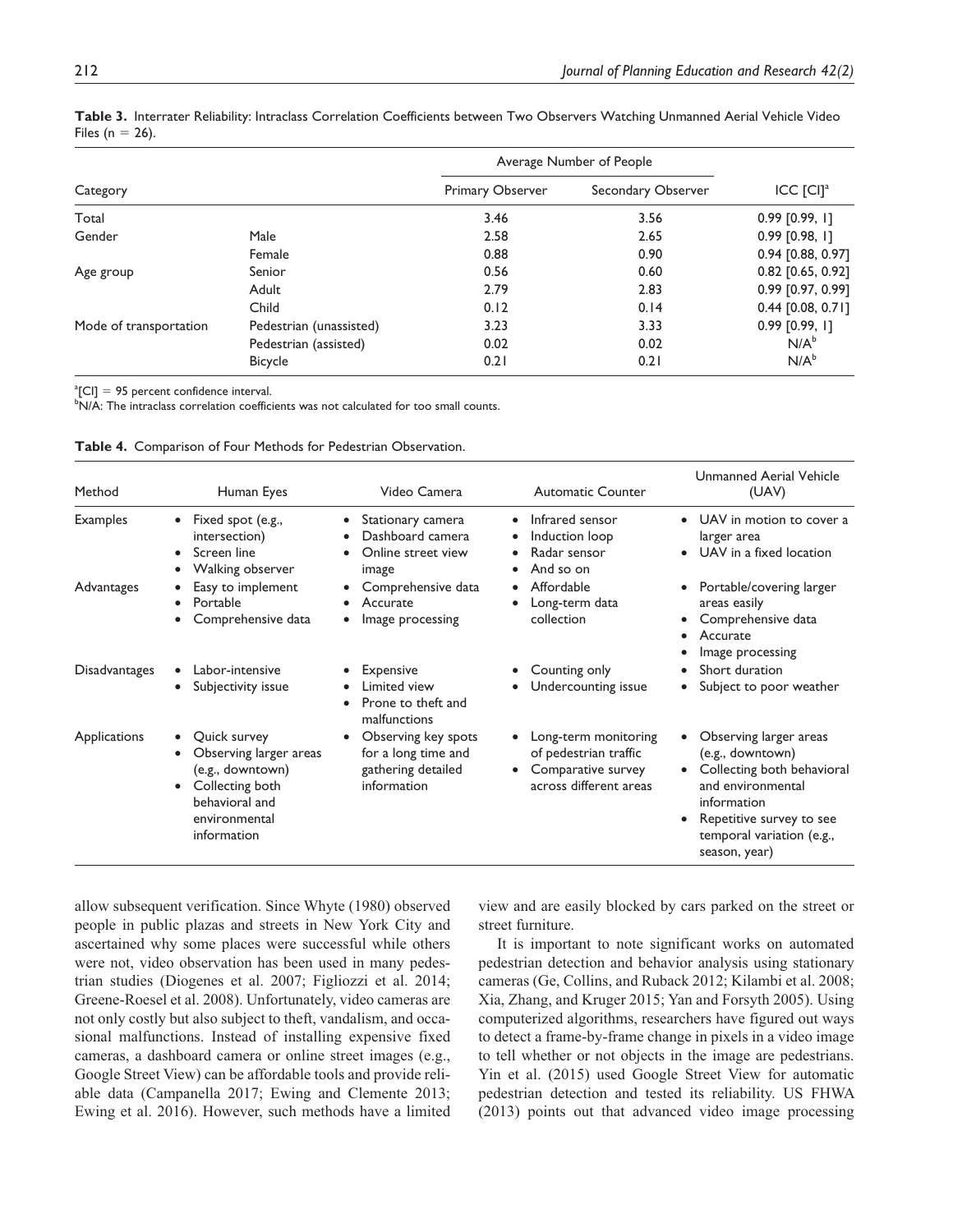algorithms have not been incorporated into most commercial products yet, and thus, this method has the highest equipment costs.

The other approach, automatic count technologies, makes use of devices installed in a set location, so the automatic observation is a practical and less costly method of collecting ongoing and consistent data (SCAG 2013; US FHWA 2013). However, it often results in the collection of inaccurate, limited information (Greene-Roesel et al. 2008; Schneider, Arnold, and Ragland 2009). A common source of inaccuracy in automatic counters is occlusion, or undercounting (i.e., only counting one person when multiple users are walking next to each other; Ryus et al. 2014). This effect was observed for various automatic counting tools, including passive infrared, active infrared, and radio beam sensors, especially with higher pedestrian volumes (Arnberger, Haider, and Brandenburg 2005; Ozbay et al. 2010; Ryus et al. 2014; Schneider et al. 2012). Also, pedestrians are less confined to fixed paths of travel (e.g., taking shortcuts off the sidewalk or crossing streets at unmarked crossing locations), which decreases the accuracy of sensor equipment counts.

As shown in this study, UAV-based pedestrian observation can be efficient, accurate, and informative. For one, a UAV can cover a larger area during each observation period than a human observer. We found that a UAV could fly as far as a remote pilot can see the aircraft—about 1,500 to 2,000 ft. In addition, even in ten-lane streets, a camera on a UAV can capture both sides of the street, which reduces the observation time by half. These advantages would make the UAV useful for car-oriented and sprawling areas with wide roads and large blocks. After considering the additional time for video watching, this study found that UAV observation could save about 40 percent of the person-hours with an assumption that the observation area and speed could be twice (1,500 ft. and 8 mph) that of manual observation.

Second, in UAV observation, a researcher can collect more accurate user data with the support of recorded video. Post–data collection analysis has the potential to estimate attributes of pedestrians (e.g., age, gender, travel mode), while that is a limitation of automated counters. Compared with a walking observer or a moving camera installed in a car (e.g., Google Street View), a UAV can move at a constant speed without any interrupting traffic, which provides more consistent data. While automatic pedestrian detection has seldom been used in a UAV setting yet, future advancement in image processing technology would realize a more efficient pedestrian observation from UAV-recorded video data.

On the other hand, the utilization of UAVs has some limitations. UAV observation is more subject to survey area conditions such as weather, time, topography, or surrounding buildings. On a rainy or windy day, flying a UAV is not recommended for safety reasons. Even manual counts are typically done under good weather conditions, so this is not a major limitation. While a UAV can be equipped with a thermal camera to capture nighttime activities (Gaszczak, Breckon, and

Han 2011; Ma et al. 2016), nighttime operation requires an operational waiver from most current UAV regulations, including US FAA Part 107. The flight time of maximum 30 minutes is another limitation, which makes the method only suitable for momentary observation. Lastly, bird's-eye–level observation complicates the identification of people behind obstacles (e.g., street trees or big trucks). In this case, the UAV might fly over the sidewalk, which requires greater care and may require property owner permission.

# *Practical and social implications of the UAV observation*

When using a UAV to investigate pedestrian activities, researchers must consider practical implications and social complications of their method. For one, they must ensure that the remote pilot follows UAV operational rules governed by an aviation administration. For example, on June 21, 2016, the US Federal Aviation Administration (2016) announced a rule called "Operation and Certification of Small Unmanned Aircraft Systems (Part 107)" for small UAVs of less than 55 lbs. (25 kg). Part 107 requires that UAVs be registered, remain within the visual line-of-sight of the remote pilot, and not fly at night or above 400 ft. (122 m) above ground level. Also, a person operating a small UAV must hold (or be under the direct supervision of a person holding) a remote pilot certificate. One important rule of Part 107 regarding pedestrian observation is that a UAV must not fly directly above people. While an operator might be able to request a waiver from FAA, it is easier and safer to fly a UAV over the centerline of the road, as was done in this study, instead of the sidewalk.

Researchers must bear in mind that the deployment of UAVs in civil applications raises safety, ethical, and privacy issues (Finn and Wright 2012; Rapp 2009). When a UAV crashes on the street, it could seriously injure people or damage cars, facilities, and/or the ground. One legal review (Finn and Wright 2012) found that a UAV flight within or too close to a private property might lead to trespass or nuisance claims by homeowners. At the same time, however, they also found that privacy claims are limited to wherever "a UAV captures images that could have been obtained from civilian aircraft traveling in a legally authorized manner," that is, data already available to the public (Finn and Wright 2012, 642). As the use of UAVs becomes more popular with the public, a survey using a UAV on a public street may raise fewer concerns.

For both safety and reliability, researchers must ensure the provision of sufficient training to UAV pilots in advance and conduct a preliminary survey of study sites. If the observation process involves too much variation in data among different observers, observation data will not be reliable. Thus, researchers need to prepare an observation protocol, including the observation process, flight waypoints, speed, height, and camera shooting method. They could also set the flight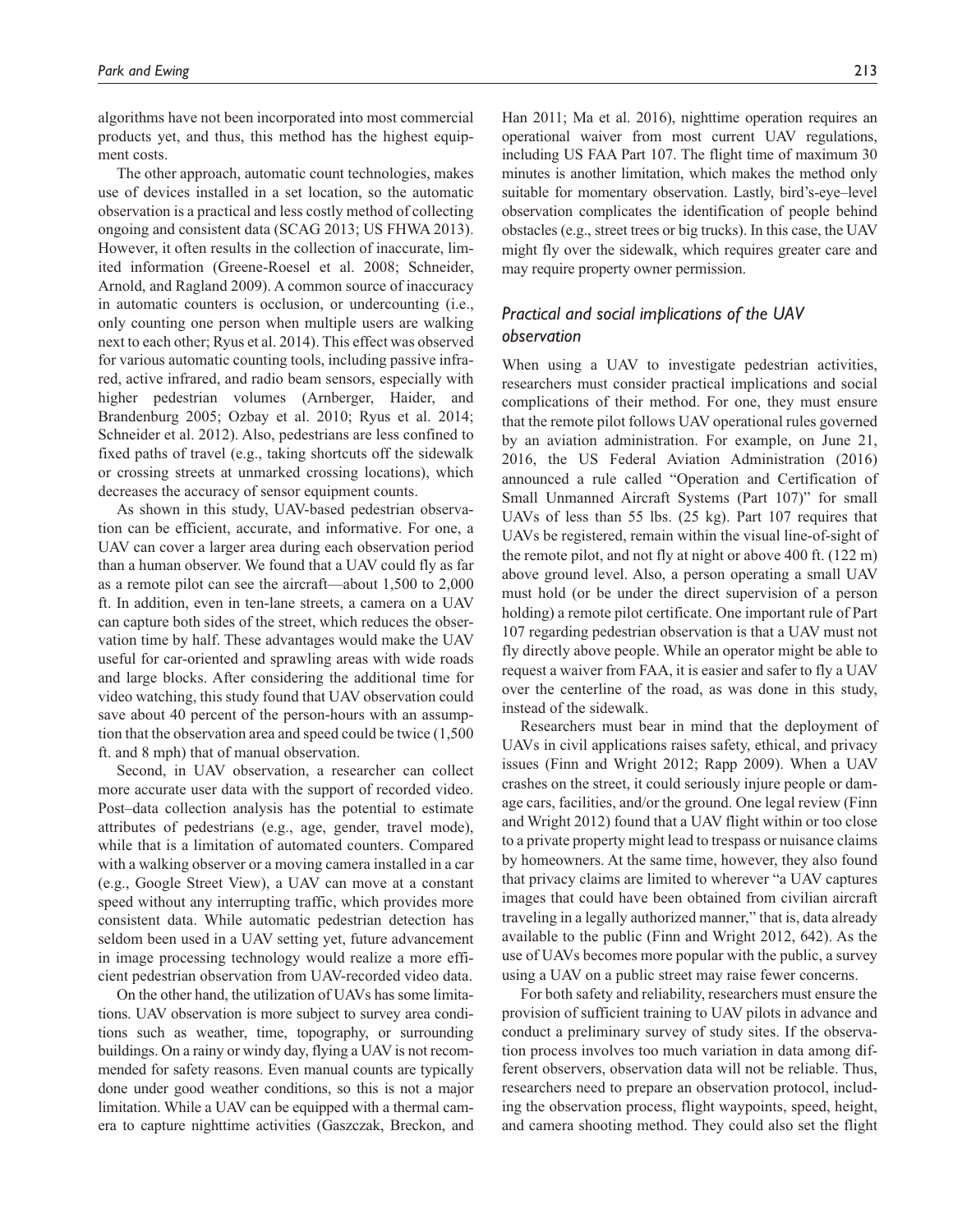

**Figure 5.** Examples of mapping from unmanned aerial vehicle observation processed in ESRI ArcGIS (left: pedestrians, right: street facilities).

height according to a survey purpose. For an accurate count of the number of users, a UAV could fly high (e.g., 100 ft.) with minimum movement. On the other hand, to collect detailed user information, it must fly lower and more slowly (e.g., 30~60 ft.) and observe pedestrians more carefully.

While the results of this study show that the UAV method is reliable in counting the number of users by gender, age group, and mode, the less reliable category—child group—might be attributed to a teenager looking like an adult when there is a great distance between a person and a UAV. Thus, greater interrater reliability requires a more accurate survey protocol, sufficient observer training, and validation studies.

As one of its future applications, we found that the UAVrecorded video enables the researcher to survey spatial patterns of pedestrians in street environments. Figure 5 shows two mapping examples from the UAV observation. Pedestrians with their attributes (gender and age group) are mapped on the left map, and the right map has the exact location of street furniture, including bus stops, food vendors, bike racks, trash cans, benches, and so on. Using those maps, an urban designer could conduct an exploratory analysis of street life and vitality (e.g., where senior people walk, women

are populated, or the relationship between the presence of specific street furniture and pedestrian volume). For example, in Figure 5, a reader can see that senior people are hardly found in these streets and pedestrians are populated near bus stops or food vendors. The behavioral map could be drawn multiple times throughout the day or year for an analysis of changes in pedestrian activity patterns.

# *Limitations*

As a study examining the usability of a new observational method, this research involves several limitations. One is the limited size of the observation area, which allowed for a direct comparison to the on-the-ground observation. However, as this study has found that a UAV could cover a larger area, a subsequent study could determine the practical use of UAVs in streets by examining larger observation areas  $(e.g., 1,500-2,000$  ft.). In addition, the streets in this study might not have been a representative sample of the United States. The average number of pedestrians per block face was only 3.6, which is relatively low. To ensure better generalizability, further research could include diverse samples such as downtown areas in a large city.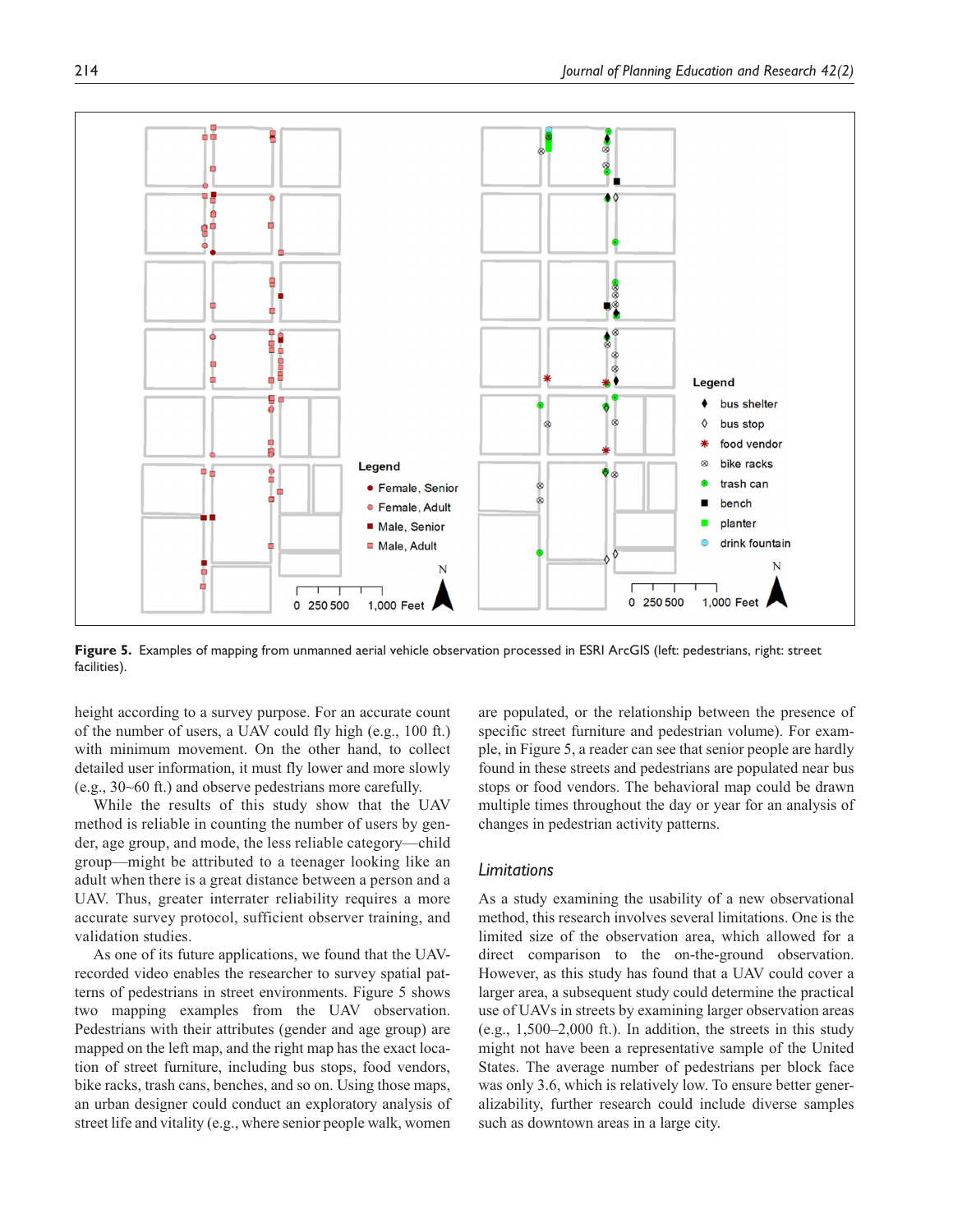# **Conclusions**

While some instruments for monitoring nonmotorized traffic have been developed, no tool that ideally fits all situations is currently available. Compared to on-the-ground counting and online street imagery counting, this study demonstrates that UAV-based pedestrian counting is reliable, as previously verified in a setting of urban parks by the same authors (Park and Ewing 2017). Also, the interrater reliability between two observers watching the same UAV video files is high. A UAV is capable of collecting more information via recorded video files that capture various characteristics of nonmotorized traffic (e.g., attributes, behaviors, spatial patterns), and after it collects data, a technician can assess them. Given enough video data, computer vision and machine learning techniques could achieve an accurate autonomous analysis of pedestrian activities in the future. In addition, as the UAV can cover larger areas in a shorter time period, it is also more efficient. On the other hand, it may not be suitable for long-term monitoring or survey on under poor conditions (e.g., narrow streets, poor weather). Thus, depending on their purpose and context, planners and transportation engineers can select an appropriate counting method and use the acquired data to not only inform an analysis of existing street capacity and safety but also provide ideas for proper interventions on existing streets.

#### **Acknowledgments**

The authors appreciate Utah Department of Transportation for approving the unmanned aerial vehicle flights in its right of way and issuing an encroachment permit.

## **Declaration of Conflicting Interests**

The author(s) declared no potential conflicts of interest with respect to the research, authorship, and/or publication of this article.

#### **Funding**

The author(s) disclosed receipt of the following financial support for the research, authorship, and/or publication of this article: This research was supported by the Utah Agricultural Experiment Station, Utah State University, and approved as journal paper number 9132.

# **ORCID iD**

Keunhyun Park D <https://orcid.org/0000-0001-5055-7833>

#### **References**

- Alasadi, R. 2016. "Investigating Spatial Quality in Urban Settings: The Assessment of Walkability in the Streets of Doha, Qatar." PhD diss., Qatar University.
- Ameli, S. H., S. Hamidi, A. Garfinkel-Castro, and R. Ewing. 2015. "Do Better Urban Design Qualities Lead to More Walking in Salt Lake City, Utah?" *Journal of Urban Design* 20(3): 393–410.
- Arnberger, A., W. Haider, and C. Brandenburg. 2005. "Evaluating Visitor-Monitoring Techniques: A Comparison of Counting and Video Observation Data." *Environmental Management* 36(2):317–27.
- Barmpounakis, E. N., E. I. Vlahogianni, and J. C. Golias. 2017. "Unmanned Aerial Systems for Transportation Engineering: Current Practice and Future Challenges." *International Journal of Transportation Science and Technology* 5(3):111–22.
- Budiyono, A. 2008. "Advances in Unmanned Aerial Vehicles Technologies." *International Symposium on Intelligent Unmanned System, Nanjing*:1–13.
- Campanella, R. 2017. "People-Mapping through Google Street View." *Places Journal*. Accessed January 21, 2018. https:// placesjournal.org/article/people-mapping-through-googlestreet-view/#0.
- Cheng, E. 2015. *Aerial Photography and Videography Using Drones*. San Francisco: Peachpit Press.
- Coifman, B., M. McCord, R. G. Mishalani, M. Iswalt, and Y. Ji. 2006. "Roadway Traffic Monitoring from an Unmanned Aerial Vehicle." *IEE Proceedings-Intelligent Transport System* 153(1):11–20.
- Davison, K. K., and C. T. Lawson. 2006. "Do Attributes in the Physical Environment Influence Children's Physical Activity? A Review of the Literature." *International Journal of Behavioral Nutrition and Physical Activity* 3(1):19.
- Diogenes, M., R. Greene-Roesel, L. Arnold, and D. Ragland. 2007. "Pedestrian Counting Methods at Intersections: A Comparative Study." *Transportation Research Record: Journal of the Transportation Research Board* 2002(1):26–30.
- Ernawati, J., M. S. Adhitama, and B. S. Sudarmo. 2016. "Urban Design Qualities Related Walkability in a Commercial Neighbourhood." *Environment-Behaviour Proceedings Journal* 1(4):242–50.
- Evenson, K. R., S. A. Jones, K. M. Holliday, D. A. Cohen, and T. L. McKenzie. 2016. "Park Characteristics, Use, and Physical Activity: A Review of Studies Using SOPARC (System for Observing Play and Recreation in Communities)." *Preventive Medicine* 86:153–66.
- Ewing, R., and O. Clemente. 2013. *Measuring Urban Design: Metrics for Livable Places*. Washington, DC: Island Press.
- Ewing, R., A. Hajrasouliha, K. M. Neckerman, M. Purciel-Hill, and W. Greene. 2016. "Streetscape Features Related to Pedestrian Activity." *Journal of Planning Education and Research*  $36(1):5-15.$
- Ferreira, I., K. van der Horst, W. Wendel-Vos, S. Kremers, F. J. Van Lenthe, and J. Brug. 2007. "Environmental Correlates of Physical Activity in Youth—A Review and Update." *Obesity Reviews* 8(2):129–54.
- Figliozzi, M., C. Monsere, K. Nordback, P. Johnson, and B. Blanc. 2014. Design and Implementation of Pedestrian and Bicycle-Specific Data Collection Methods in Oregon. Civil and Environmental Engineering Faculty Publications and Presentations no. 345, Portland State University, Portland, OR. https://pdxscholar.library.pdx.edu/cengin\_fac/345.
- Finn, R. L., and D. Wright. 2012. "Unmanned Aircraft Systems: Surveillance, Ethics and Privacy in Civil Applications." *Computer Law & Security Review* 28(2):184–94.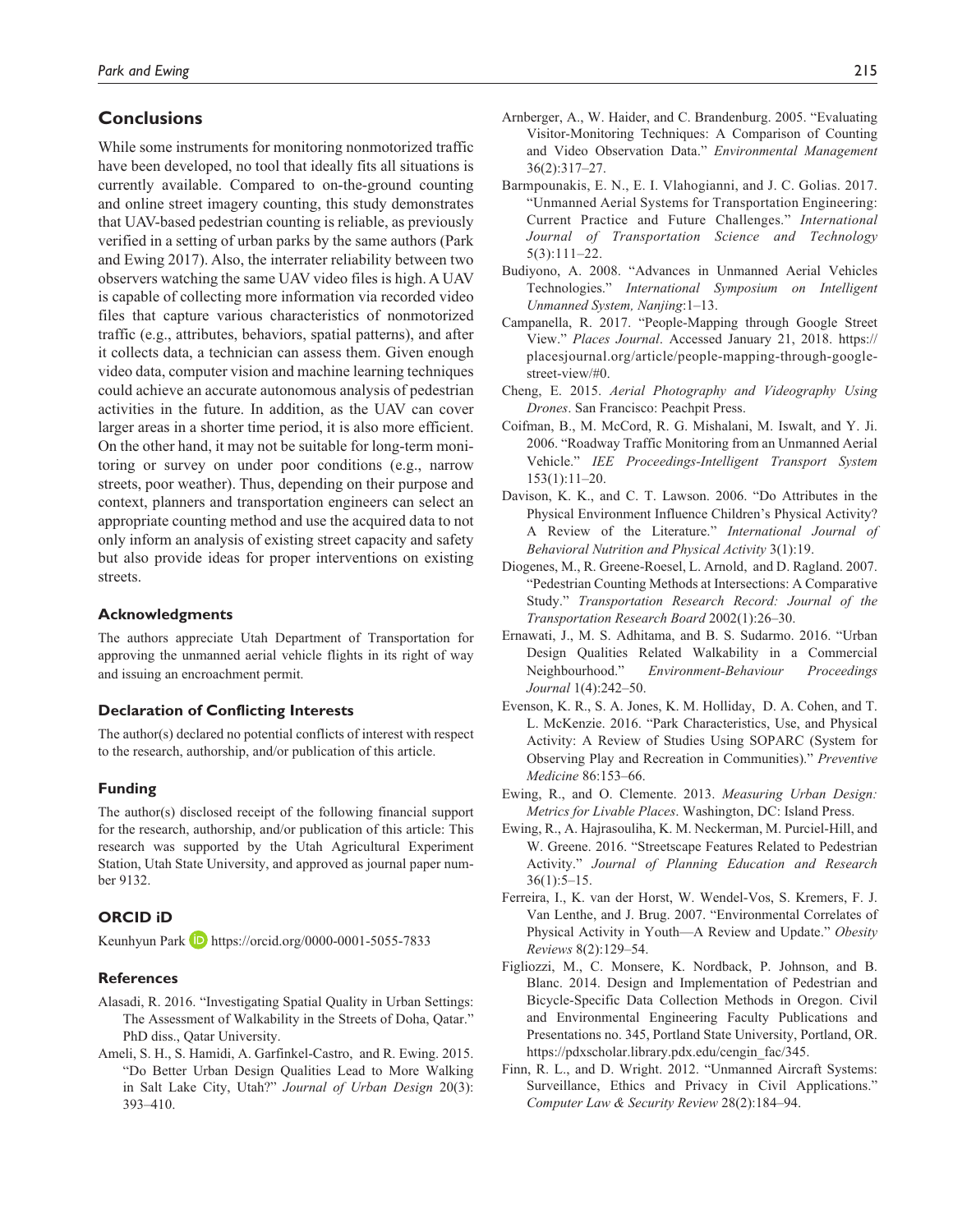- Gaszczak, A., T. P. Breckon, and J. Han. 2011. "Real-Time People and Vehicle Detection from UAV Imagery." Presented at the Intelligent Robots and Computer Vision XXVIII: Algorithms and Techniques, San Francisco, CA, January 2011.
- Ge, W., R. T. Collins, and R. B. Ruback. 2012. "Vision-Based Analysis of Small Groups in Pedestrian Crowds." *IEEE Transactions on Pattern Analysis and Machine Intelligence* 34(5):1003–16.
- Gehl, J., and B. Svarre. 2013. *How to Study Public Life*. Washington, DC: Island Press.
- Getzin, S., K. Wiegand, and I. Schoning. 2012. "Assessing Biodiversity in Forests Using Very High-Resolution Images and Unmanned Aerial Vehicles." *Methods in Ecology and Evolution* 3(2):397–404.
- Greene-Roesel, R., M. C. Diogenes, D. R. Ragland, and L. A. Lindau. 2008. *Effectiveness of a Commercially Available Automated Pedestrian Counting Device in Urban Environments: Comparison with Manual Counts*. Berkeley, CA: Safe Transportation Research and Education Center.
- Gwet, K. L. 2014. *Handbook of Inter-Rater Reliability: The Definitive Guide to Measuring the Extent of Agreement among Raters*. Piedmont, CA: Advanced Analytics, LLC.
- Hajrasouliha, A., and L. Yin. 2015. "The Impact of Street Network Connectivity on Pedestrian Volume." *Urban Studies* 52(13):2483–97.
- Hamidi, S., and S. Moazzeni. 2018. "Examining the Impacts of Street-Level Built Environmental and Urban Design Qualities on Walking Behavior in Downtown Dallas, TX." Presented at the Transportation Research Board 97th Annual Meeting.
- Jacobs, J. 1961. *The Death and Life of Great American Cities*. New York, NY: Vintage.
- Kanistras, K., G. Martins, M. J. Rutherford, and K. P. Valavanis. 2014. "Survey of Unmanned Aerial Vehicles (UAVS) for Traffic Monitoring." In *Handbook of Unmanned Aerial Vehicles*, edited by K. P. Valavanis and G. J. Vachtsevanos, 2643–66. Dordrecht, the Netherlands: Springer.
- Kilambi, P., E. Ribnick, A. J. Joshi, O. Masoud, and N. Papanikolopoulos. 2008. "Estimating Pedestrian Counts in Groups." *Computer Vision and Image Understanding* 110(1):43–59.
- Lee, J., Z. Zhong, K. Kim, B. Dimitrijevic, B. Du, and S. Gutesa. 2015. "Examining the Applicability of Small Quadcopter Drone for Traffic Surveillance and Roadway Incident Monitoring." Presented at the Transportation Research Board 94th Annual Meeting.
- Lenhart, D., S. Hinz, J. Leitloff, and U. Stilla. 2008. "Automatic Traffic Monitoring Based on Aerial Image Sequences." *Pattern Recognition and Image Analysis* 18(3):400–05.
- Li, Y. 2008. "Vehicle Extraction Using Histogram and Genetic Algorithm Based Fuzzy Image Segmentation From High Resolution UAV Aerial Imagery," *The International Archives of the Photogrammetry, Remote Sensing and Spatial Information Sciences* XXXVII(B3b):529–34.
- Lin, Y., M. Jiang, Y. Yao, L. Zhang, and J. Lin. 2015. "Use of UAV Oblique Imaging for the Detection of Individual Trees in Residential Environments." *Urban Forestry & Urban Greening* 14:404–12.
- Ma, Y., X. Wu, G. Yu, Y. Xu, and Y. Wang. 2016. "Pedestrian Detection and Tracking from Low-Resolution Unmanned Aerial Vehicle Thermal Imagery." *Sensors* 16(4):446.
- Mahadevan, P. 2010. "The Military Utility of Drones." *CSS Analysis in Security Policy*. Accessed September 28, 2018. http://www.css.ethz.ch/content/dam/ethz/special-interest/gess /cis/center-for-securities-studies/pdfs/CSS-Analyses-78.pdf.
- Maxwell, J. A. 2016. "Designing for 'Life between Buildings': Modeling the Relationship between Streetscape Qualities and Pedestrian Activity in Glasgow, Scotland." PhD diss., University of Strathclyde.
- McKenzie, T. L., D. A. Cohen, A. Sehgal, S. Williamson, and D. Golinelli. 2006. "System for Observing Play and Recreation in Communities (SOPARC): Reliability and Feasibility Measures." *Journal of Physical Activity and Health* 3(S1):S208–22.
- McKenzie, T. L., S. J. Marshall, J. F. Sallis, and T. L Conway. 2000. "Leisure-Time Physical Activity in School Environments: An Observational Study Using SOPLAY." *Preventive Medicine* 30(1):70–77.
- McKenzie, T. L., and H. van der Mars. 2015. "Top 10 Research Questions Related to Assessing Physical Activity and Its Contexts Using Systematic Observation." *Research Quarterly for Exercise and Sport* 86(1):13–29.
- Mehta, V. 2013. *The Street: A Quintessential Social Public Space*. New York: Routledge.
- Moranduzzo, T., and F. Melgani. 2014. "Automatic Car Counting Method for Unmanned Aerial Vehicle Images." *IEEE Transactions on Geoscience and Remote Sensing* 52(3):1635– 47.
- Ozbay, K., B. Bartin, H. Yang, R. Walla, and R. Williams. 2010. "Automatic Pedestrian Counter. New Jersey Department of Transportation and Federal Highway Administration, (FHWA-NJ-2010-001)." Accessed January 21, 2018. http://www.nj.gov/transportation/refdata/research /reports/FHWA-NJ-2010-001.pdf.
- Ozbil, A., J. Peponis, and B. Stone. 2011. "Understanding the Link between Street Connectivity, Land Use and Pedestrian Flows." *Urban Design International* 16(2):125–41.
- Papageorgiou, M., C. Diakaki, V. Dinopoulou, A. Kotsialos, and Y. Wang. 2003. "Review of Road Traffic Control Strategies." *Proceedings of the IEEE* 91(12):2043–67.
- Park, K., and R. Ewing. 2017. "The Usability of Unmanned Aerial Vehicles (UAVs) for Measuring Park-Based Physical Activity." *Landscape and Urban Planning* 167:157–64.
- Portmann, J., S. Lynen, M. Chli, and R. Siegwart. 2014. "People Detection and Tracking from Aerial Thermal Views." Presented at Robotics and Automation (ICRA), 2014 IEEE Hong Kong, China.
- Rapp, G. C. 2009. "Unmanned Aerial Exposure: Civil Liability Concerns Arising from Domestic Law Enforcement Employment of Unmanned Aerial Systems." *North Dakota Law Review* 85:623–48.
- Ridgers, N. D., G. Stratton, and T. L. McKenzie. 2010. "Reliability and Validity of the System for Observing Children's Activity and Relationships during Play (SOCARP)." *Journal of Physical Activity and Health* 7(1):17–25.
- Ro, K., J. Oh, and L. Dong. 2007. "Lessons Learned: Application of Small UAV for Urban Highway Traffic Monitoring." Presented at the 45th AIAA Aerospace Sciences Meeting.
- Rodríguez, D. A., E. M. Brisson, and N. Estupiñán. 2009. "The Relationship between Segment-Level Built Environment Attributes and Pedestrian Activity around Bogota's BRT